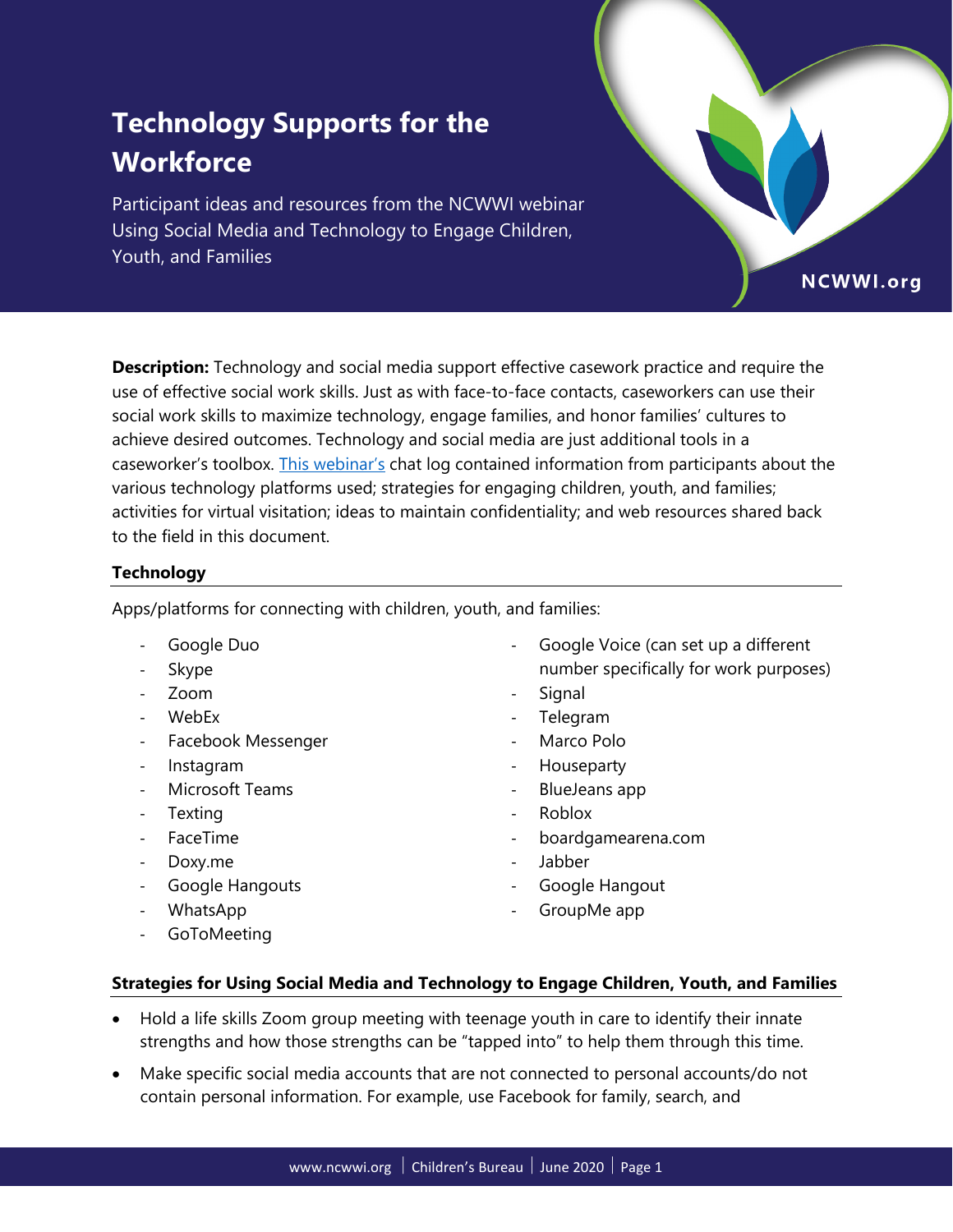engagement by designating a supervisor to manage a Facebook account/page used solely for seeking contact with a youth's family.

- Use social networking with runaway youth as a helpful and safe way to engage them and encourage them to share their location, leading to positive resolution. For example, one participant shared, "We had an undocumented teenager who needed to leave our county/state and we were able to use Facetime to assess the home he was going to rather than relying on or having to ask another state agency to make a home visit as well as follow up upon his arrival."
- Consider using only phone and texting and avoid video conferencing fatigue.
- Recognize that some teens may enjoy connecting over Zoom and with phone calls because they aren't as comfortable in in-person meetings.
- Help younger children understand substance abuse by looking at the Sesame Street short skits available online. A foster parent can watch it with them and then you can discuss it with them, or they can talk to their parent.
- Use the language phone line (i.e., translation services) when a family has an Englishlanguage barrier.
- Access Facebook groups for families dealing with specific issues.
- Recognize that older children in foster care are connecting with their families via social media, and this means providing support rather than banning the activity.
- Use Facebook live events or prerecorded events as a substitute for in-person programming.
- Caseworkers could put their pets on video to help children focus during virtual visits. For example, one caseworker's dog jumped on her lap during a Facetime visit and the child was able to focus as the "dog" had questions the child answered.
- Ask a child to take a caseworker on a virtual visit through the child's home to see the child's favorite things.
- Use a stuffed animal to ask children how they are doing.
- Use self to explain concepts. For example, if there is a concern about physical abuse, show the child a blister or a "booboo" to encourage openly talking about bumps and bruises.
- Develop an Instagram live hosted by foster youth council employees (for example, @ky\_voc) and feature a different foster youth or worker/advocate every week.

#### **Ideas for Visitation**

- Board games and activities that can be done virtually:
	- ‐ Candyland (if both parties have the game)
- ‐ Simon Says
- ‐ Chutes and Ladders (if both parties have the game)
- ‐ Video house tours (kids particularly enjoy being "in charge" of this)
- ‐ Work on homework together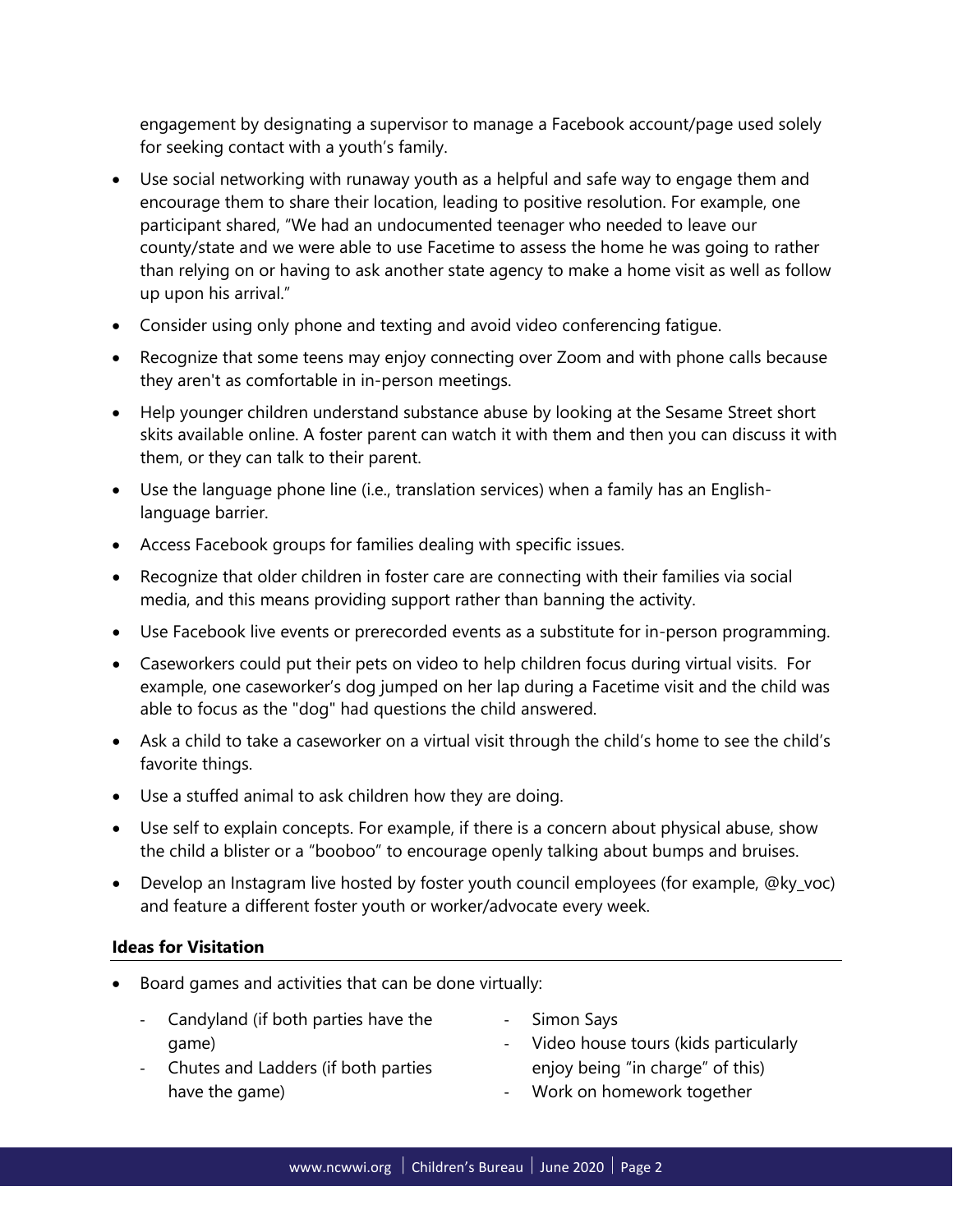- ‐ Read books
- ‐ Show animals in the home
- ‐ I Spy
- ‐ Karaoke
- ‐ Paint parties (can mail painting supplies)
- ‐ Scavenger hunts (find things and talk about why they're important to them)
- ‐ Coloring pictures
- ‐ Parent singing to child
- ‐ Riddles and jokes
- ‐ Peek-a-boo
- ‐ Wiggle Box [https://theideaboxkids.com/fun](https://theideaboxkids.com/fun-indoor-active-movements-for-kids/)[indoor-active-movements-for-kids/](https://theideaboxkids.com/fun-indoor-active-movements-for-kids/)
- ‐ Tic/Tac/Toe
- ‐ Kids teach parents a dance
- ‐ For babies: parent virtually tickles baby, and foster parent tickles the child on their end
- ‐ Hide-and-seek
- ‐ Show me all the toys in your bedroom
- ‐ Celebrate birthdays with signs and song
- ‐ Play with play dough
- ‐ Blow bubbles (and pretend to catch them)
- Take children for a virtual nature walk
- ‐ Magic card tricks
- ‐ Lego play
- ‐ Treasure hunts
- ‐ Rainbow coloring and identifying what each color means
- Talent show
- ‐ Manicure contests
- ‐ Child shows their favorite spot to play outside
- ‐ Celebrate graduations of youth in care
- ‐ Show family photos
- ‐ Puppets for young kids
- Adoption prep activities for child individually and the family together
- ‐ Facebook messenger games with your faces on it
- Foster parents show bath/bedtime routine to parents with camera
- ‐ Play "dress up" on camera
- ‐ Create a COVID-19 time capsule
- Provide "activity kits" to foster families to help them engage in virtual visitation. Compile activity kits by age group and include songs, stickers, superhero/animal face masks, finger puppets, etc., to help everyone stay engaged during virtual visitation.
- Check out Pinterest for chore chart ideas for small children.
- Use virtual visits to show children their pets and old rooms and so biological families can see where their children are sleeping and playing.
- For toddlers: foster parents can hold the phone up so biological parents can see what they're doing.
- Create a genogram/family tree using PowerPoint for youth older than about 11.
- Consider recording children, especially young ones, doing daily activities to send to the parents. This way parents can keep in touch, since young children don't always understand that parents are on the other side of the screen.
- Talk to the family ahead of time to see what platform they are comfortable using. If you are not familiar with it, try it out beforehand. This can help ease anxiety around using technology.